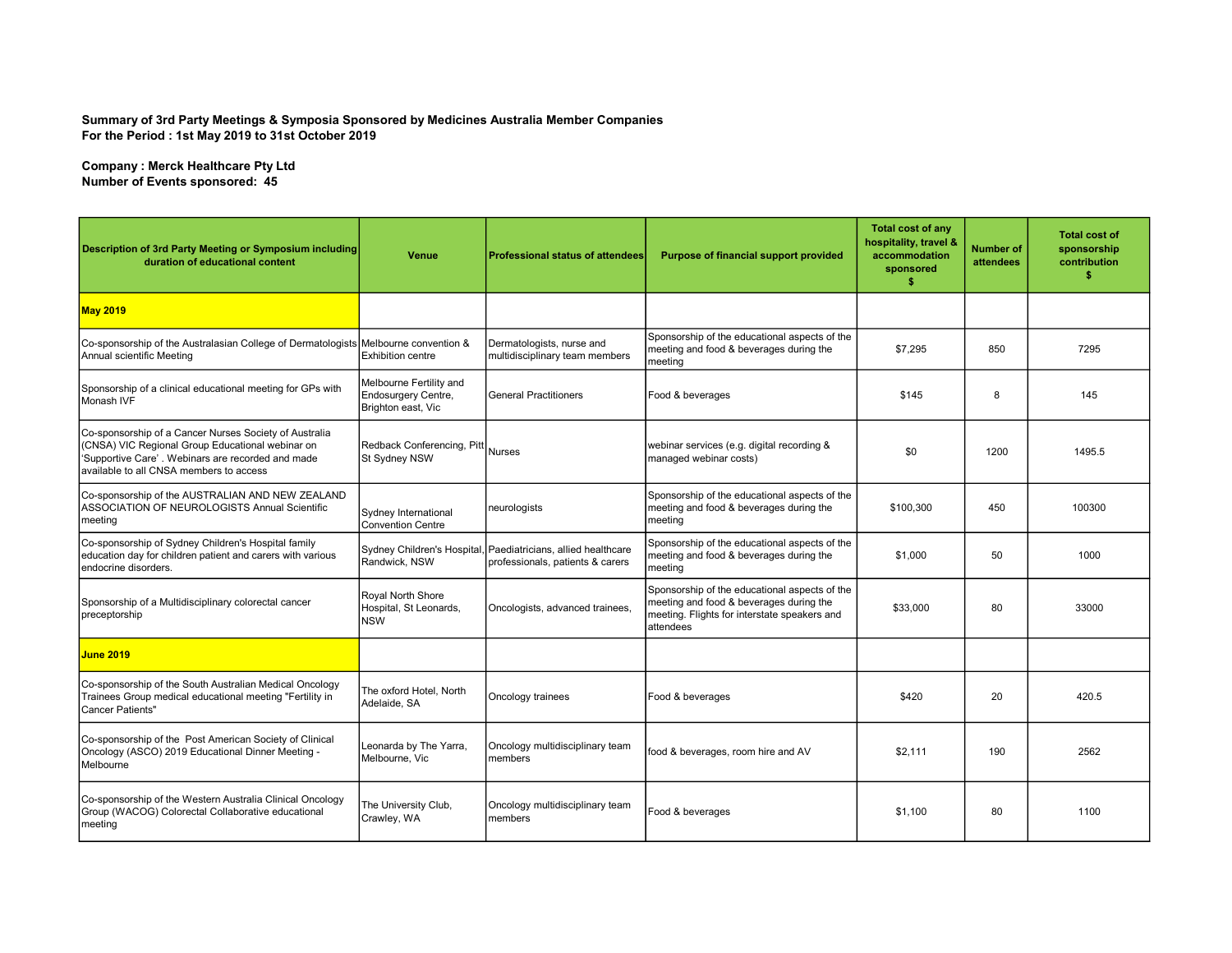| Co-sponsorship of a Central Queensland Hospital & Health<br>Services Cancer Clinical Symposium                                                    | Learning and Development<br>Centre, Rockhampton<br>Hospital  | Oncology multidisciplinary team<br>members       | Oncology                                                                                                                                                                                                                                             | \$300    | 46  | 300                                    |
|---------------------------------------------------------------------------------------------------------------------------------------------------|--------------------------------------------------------------|--------------------------------------------------|------------------------------------------------------------------------------------------------------------------------------------------------------------------------------------------------------------------------------------------------------|----------|-----|----------------------------------------|
| Sponsorship of an educational symposium for fertility<br>specialists                                                                              | Genea, Kent St Sydney                                        | fertility specialists                            | Sponsorship of the educational aspects of the<br>meeting and food & beverages during the<br>meeting. Sponsorship of flights and one night<br>accommodation for 2 interstate and regional<br>attendees and flights only for 2 interstate<br>attendees | \$9,644  | 38  | 9644                                   |
| Co-sponsorship of the Far North Queensland Oncology Group $\big $ Mercure Townsville, Qld<br>Post ASCO 2019 Highlights educational meeting        |                                                              | Oncology multidisciplinary team<br>members       | Sponsorship of the educational aspects of the<br>meeting and food & beverages during the<br>meeting. Sponsorship of flights and one night<br>accommodation for 2 Qld regional attendees<br>and flights only for 2 Qld regional attendees             | \$298    | 35  | 298                                    |
| Sponsorship of the Goulburn Valley Health Colorectal Cancer<br>(CRC) Screening, Referrals & Management of CRC medical<br>educational meeting      | The Woolshed @ Emerald<br>Bank, Kialla, VIC                  | <b>General Practitioners</b>                     | Food & beverages                                                                                                                                                                                                                                     | \$2,911  | 42  | 2911                                   |
| Sponsorship of a Monash IVF GP Medical Education<br>breakfast Meeting                                                                             | Johnny and Kyle, High<br>Street, Echuca, VIC                 | <b>General Practitioners</b>                     | Food & beverages                                                                                                                                                                                                                                     | \$243    | 10  | 243                                    |
| Co-sponsorship of the NSW EARLY CLINICAL TRIALS<br>ALLIANCE [NECTA] Post ASCO 2019 medical education<br>meeting                                   | Le Montage, 38 Frazer<br>Street, Lilyfield, NSW              | Oncology multidisciplinary team<br>members       | food & beverages                                                                                                                                                                                                                                     | \$1,316  | 141 | 1316                                   |
| Co-sponsorship of the Genesis Care 17th Education Seminar                                                                                         | Joondalup Resort, Country<br>Club Boulevard, Connolly,<br>WA | Oncology multidisciplinary team<br>members       | food & beverages                                                                                                                                                                                                                                     | \$300    | 117 | 300                                    |
| <b>July 2019</b>                                                                                                                                  |                                                              |                                                  |                                                                                                                                                                                                                                                      |          |     |                                        |
| Sponsorship of the Queensland Children's Hospital Endocrine<br>Unit Paediatric Endocrine Medical Educational Dinner<br>(PEED) Meeting             | Gambaro's Restaurant,<br>Petrie Terrace, Old                 | Paediatricians and nurses                        | Food & beverages; AV hire                                                                                                                                                                                                                            | \$3,000  | 30  | 3200<br>includes \$200 webinar<br>cost |
| Co-sponsorship of the Western Australia Clinical Oncology<br>Group (WACOG) Biologics and Biosimilars Medical<br><b>Educational Meeting</b>        | UWA University Club,<br>Crawley, WA                          | Oncology multidisciplinary team<br>members       | Food & beverages                                                                                                                                                                                                                                     | \$1,100  | 50  | 1100                                   |
| Co-sponsorship of the AUSTRALIAN & NEW ZEALAND<br>SOCIETY OF REPRODUCTIVE ENDOCRINOLOGY &<br>INFERTILITY LTD (ANZSREI) annual educational meeting | West Hotel, Sussex St<br>Sydney, NSW                         | Fertility specialists                            | Sponsorship of the educational aspects of the<br>meeting and food & beverages during the<br>meeting                                                                                                                                                  | \$12,000 | 65  | 12000                                  |
| Co-sponsorship of the Western Australia Clinical Oncology<br>Group (WACOG) post ASCO 2019 educational meeting                                     | UWA University Club,<br>Crawley, WA                          | Oncology multidisciplinary team<br>members       | Food & beverages                                                                                                                                                                                                                                     | \$1,100  | 135 | 1100                                   |
| Sponsorship of a clinical medical Education Evening with City<br>fertility Group                                                                  | Quaff, Toorak, Vic                                           | Fertility specialists, Nurses &<br>Embryologists | Food & beverages                                                                                                                                                                                                                                     | \$1,508  | 21  | 1508                                   |
| Sponsorship of a Colorectal Oncology Preceptorship 2019                                                                                           | Peter MacCallum Cancer<br>centre, Melbourne Vic              | Oncologists                                      | Sponsorship of the educational aspects of the<br>meeting and food & beverages during the<br>meeting                                                                                                                                                  | \$33,000 | 30  | 33000                                  |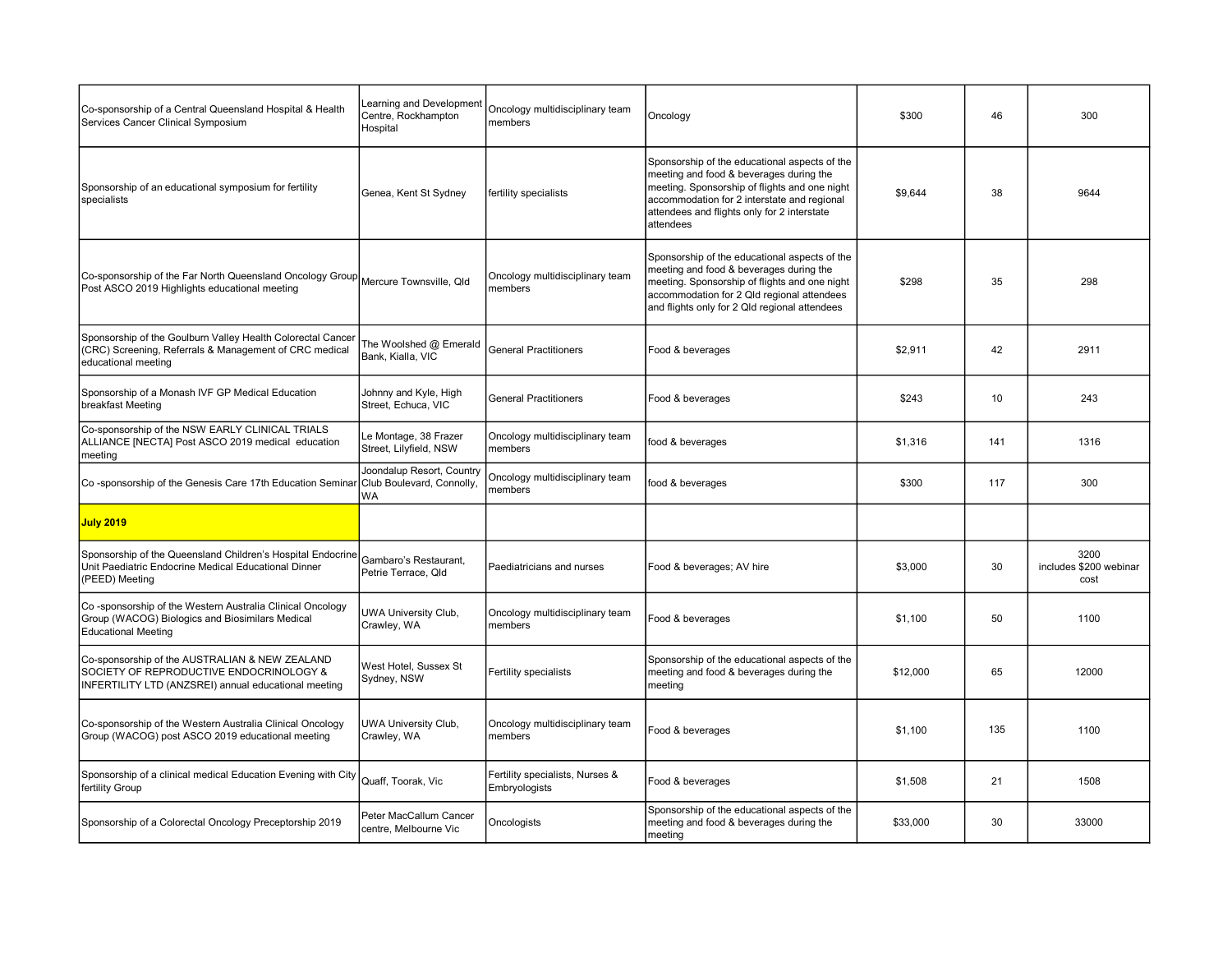| Co-sponsorship of the South East Queensland Oncology<br>Group Post ASCO 2019 educational meeting                                                                      | Rydges, Fortitude Valley,<br>Qld                                                          | Oncology multidisciplinary team<br>members                                                   | food & beverages                                                                                    | \$1,950  | 75  | 1950  |
|-----------------------------------------------------------------------------------------------------------------------------------------------------------------------|-------------------------------------------------------------------------------------------|----------------------------------------------------------------------------------------------|-----------------------------------------------------------------------------------------------------|----------|-----|-------|
| Co-sponsorship of the NSW Medical Oncology Advanced<br>Trainee Group Medical Education Meeting                                                                        | Seed Kouzina, Audley<br>Street, Petersham, NSW                                            | Oncology advanced trainees                                                                   | Food & Beverages                                                                                    | \$738    | 17  | 738   |
| <b>August 2019</b>                                                                                                                                                    |                                                                                           |                                                                                              |                                                                                                     |          |     |       |
| Co-sponsorship of the Australian gastro-intestinal Trials<br>Group Annual Scientific meeting                                                                          | <b>Adelaide Convention</b><br>Centre, SA                                                  | Oncology multidisciplinary team<br>members                                                   | Sponsorship of the educational aspects of the<br>meeting and food & beverages during the<br>meeting | \$25,630 | 600 | 25630 |
| Sponsorship of the Fertility Nurses of Australia Victorian<br><b>Educational Dinner Meeting</b>                                                                       | Quaff, Toorak, Vic                                                                        | fertility nurses                                                                             | Food & beverages                                                                                    | \$2,203  | 26  | 2203  |
| Co-sponsorship of the Medical Oncology Group Australia<br>(MOGA) Annual Scientific Meeting 2019                                                                       | National Convention<br>Centre, Canberra, ACT                                              | medical oncologists, surgeons,<br>nurses, pharmacists, allied health<br>workers, researchers | Sponsorship of the educational aspects of the<br>meeting and food & beverages during the<br>meetina | \$6,500  | 500 | 6500  |
| Co-sponsorship of the MS Nurses of Australia (MSNA) 2019<br>Annual Educational Conference                                                                             | Rydges World Square, Pitt<br>Street, Sydney                                               | <b>Nurses</b>                                                                                | Sponsorship of the educational aspects of the<br>meeting and food & beverages during the<br>meeting | \$17,500 | 150 | 17500 |
| Sponsorship of a clinical educational meeting for fertility<br>specialists with City Fertility Group                                                                  | Sheraton Mirage, Main<br>Beach, Gold Coast                                                | fertility specialists, nurses and<br>researchers                                             | Sponsorship of the educational aspects of the<br>meeting and food & beverages during the<br>meeting | \$10,000 | 125 | 10000 |
| Co-sponsorship of the Endocrine Nurses' Society of<br>Australasia (ENSA) Educational Symposium                                                                        | International Convention<br>Centre, Sydney, NSW                                           | Nurses                                                                                       | Sponsorship of the educational aspects of the<br>meeting and food & beverages during the<br>meeting | \$5,500  | 50  | 5500  |
| Sponsorship of Australasian Doctors Association (AADA)<br>Medical Education Meeting on "Non-surgical skin cancer<br>management & Merkel cell cancer                   | Yum Cha Cuisine,<br>Westfield Garden City,<br>Kessels Road, Upper<br><b>Mount Gravatt</b> | <b>General Practitioners</b>                                                                 | Food & beverages                                                                                    | \$4,900  | 70  | 4900  |
| Sponsorship of the Westmead Association Inc "Westmead<br>Hospital Week "which comprise a variety of medical<br>symposia across the whole range of medical disciplines | Westmead hospital,<br>Westmead, NSW                                                       | medical practitioners, nurses,<br>allied health & researchers                                | Sponsorship of the educational aspects of the<br>meeting and food & beverages during the<br>meeting | \$1,540  | 500 | 1540  |
| Sponsorship of guest speaker at a Sydney Children's Hospital<br>Endocrine Department educational meeting (quest speaker<br>nominated by hospital)                     | Children's Hospital High<br>Street, Randwick, NSW                                         | Paediatricians and allied<br>healthcare professionals                                        | flights Brisbane to Sydney return                                                                   | \$425    | 35  | 425   |
| Co-sponsorship of the ONCOLOGY NURSING AND<br>PHARMACY INTEREST GROUP [ONPIG] Annual<br><b>Educational Seminar</b>                                                    | UWA University Club,<br>Crawley, WA                                                       | nurses and pharmacists                                                                       | food & beverages                                                                                    | \$500    | 43  | 500   |
| September 2019                                                                                                                                                        |                                                                                           |                                                                                              |                                                                                                     |          |     |       |
| Sponsorship of an educational symposium at AUSTRALIAN<br>AND NEW ZEALAND HEAD & NECK CANCER SOCIETY<br>[ANZHNCS] Annual Scientific Meeting                            | <b>Adelaide Convention</b><br>Centre, SA                                                  | Oncology multidisciplinary team<br>members                                                   | Food & beverages                                                                                    | \$1,500  | 50  | 1500  |
| Co-sponsorship of the AUSTRALIAN AND NEW ZEALAND<br>ASSOCIATION OF NEUROLOGISTS (ANZAN) 18th Biennial<br>Clinical Neurophysiology Workshop                            | Sheraton Mirage, Gold<br>Coast                                                            | Neurologists                                                                                 | Sponsorship of the educational aspects of the<br>meeting and food & beverages during the<br>meeting | \$4,950  | 120 | 4950  |